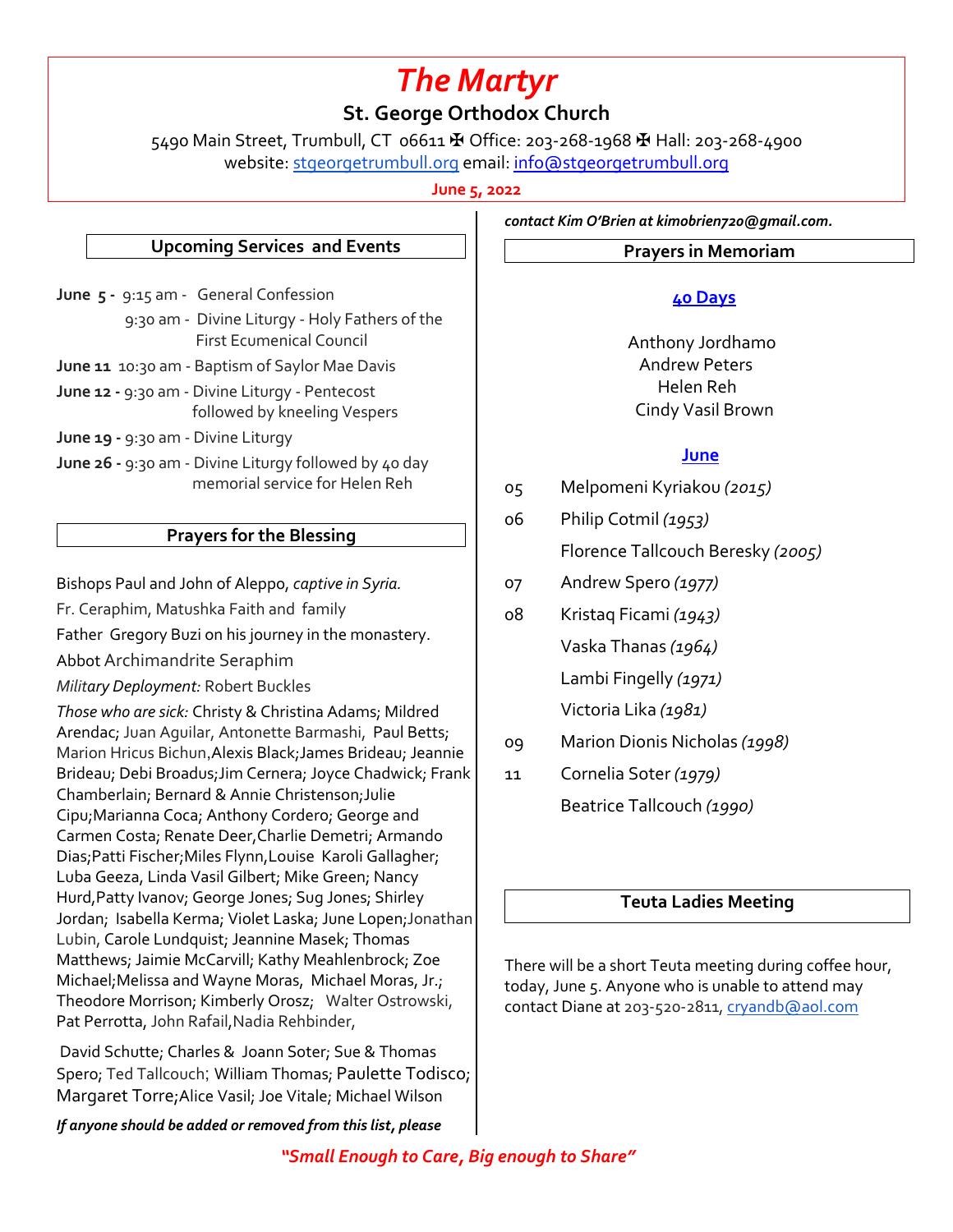#### **Wear 'Green' for Pentecost**

June 12th is Pentecost Sunday - it's sometimes called "Green Sunday." Let's all try to wear green for services that day.

**Youth Rally**

The Diocese of New England recently announced the opening of registration for Youth Rally 2022.

Do you desire to connect with Orthodox youth, have questions about living our ancient faith in a modern world, or just plain love the outdoors? If you are an Orthodox youth between the ages of 9 and 17 sign up for Youth Rally 2020! Held in beautiful Contoocook, NH, this is a chance to make friends and memories for a lifetime! All the information for registration can be found at: www.dneyouthrally.com. The are also flyers at the candle desk.

#### **Teuta Luncheon**

The return of Teuta luncheon Sunday June 26, 12-3 PM at Ralph and Rich's. Sunday Sauce includes antipasto, pasta course, entree and assortment of cookies and pastries all served family style. \$40 includes tax and tip. Beverages are separate.

To make your reservation send a check for \$40 to Teuta at St George by June 8 and contact

Diane Cryan, 203-520-2811, cryandb@aol.com or

Sharon Buzi, 203-414-7738, Sharcare1011@aol.com

We will be seated in a separate room.

Some carpooling will be available from church.

Please pass the word to anyone who might be interested and may not see this.

#### **Father's Day Commemorations**

We are preparing our annual Fathers's Day Commemorations. Father's Day is Sunday, June 19th

Please submit your donation and names of your father, stepfather, sons, stepsons, husbands, brothers, stepbrothers, great grandfather, great grandsons, grandfathers, grandsons, great-uncles, uncles, nephews, godfathers, and all those who were "fathers" to us in our time of need. Clearly indicate whether they are living or deceased.

Please submit your names to Louise Gallagher by Saturday, June 18th at 3PM - she needs time to prepare a prayer list for use during Divine Liturgy on Sunday. Louise can be reached by email: jlgall103@aol.com, or by phone @ 203-268-3803.

The names will be remembered in prayer during the Divine Liturgy on Father's Day, June 19th.

All donations will be used for the beautification of the Church.

#### **June Charity Tray**

This month's charity is again dedicated to **Trumbull Helps.** https://trumbullhelps.org



*Our goal is to make a difference by providing meals at the Bridgeport Rescue Mission, supporting the Trumbull Food Pantry, and coming together as a community to help others.*